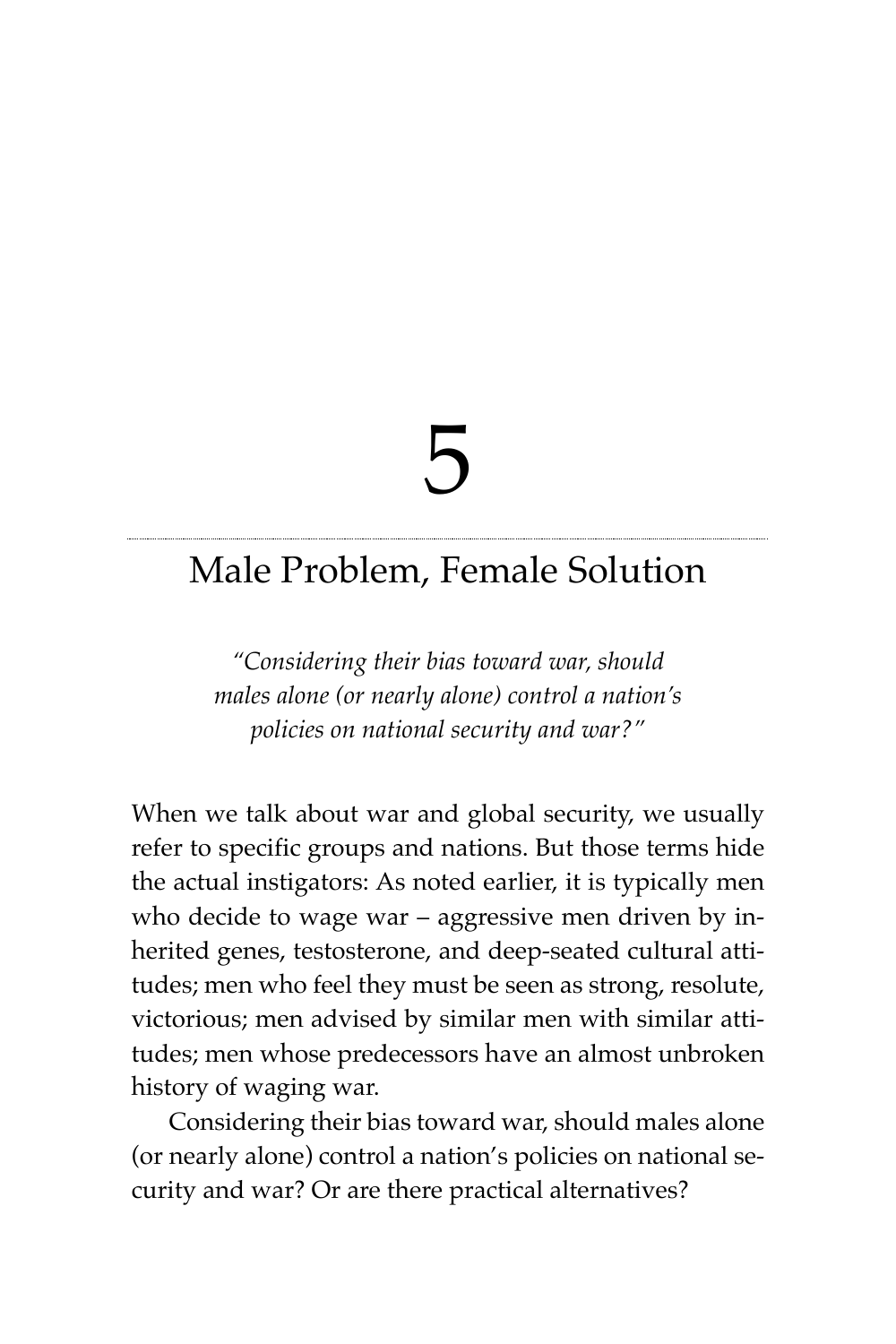In *Exercise of Power*, Robert Gates calls for "The Symphony of Powers," by which he means the U.S. should use a panoply of methods to exercise power, not just its military. A full spectrum would include economic measures, strategic communications, technology, diplomacy, foreign assistance, ideology, cultural outreach, and covert operations. Gates asserts:

*Throughout history, power has most commonly been defined in terms of the ability to coerce obedience or submission by force of arms. But it is a mistake to think of power only in those terms ... I argued as secretary of defense that the American government had become too reliant on the use of military power to defend and extend our interest internationally, the use of force had become a first choice rather than a last resort.*

"First choice, rather than a last resort." The idea cries out for explication. War is horrific, costly in lives and treasure, and can damage the standing of leaders who order it. Why prefer it to other means of exercising power? The answer must come from a factor already discussed: Human males have a propensity for combat and war – not an instinct or compulsion, but a strong inclination to address disputes with violence. War has the appeal of seeming direct, decisive, fast. There's no "pussy-footing around," no waiting for non-military means to take effect. Leaders can appear, at least for a while, strong and dominant (Remember President Bush's "Mission Accomplished" slogan?) This posture often wins approval from other men and the admiration of women. Another result is perpetual war.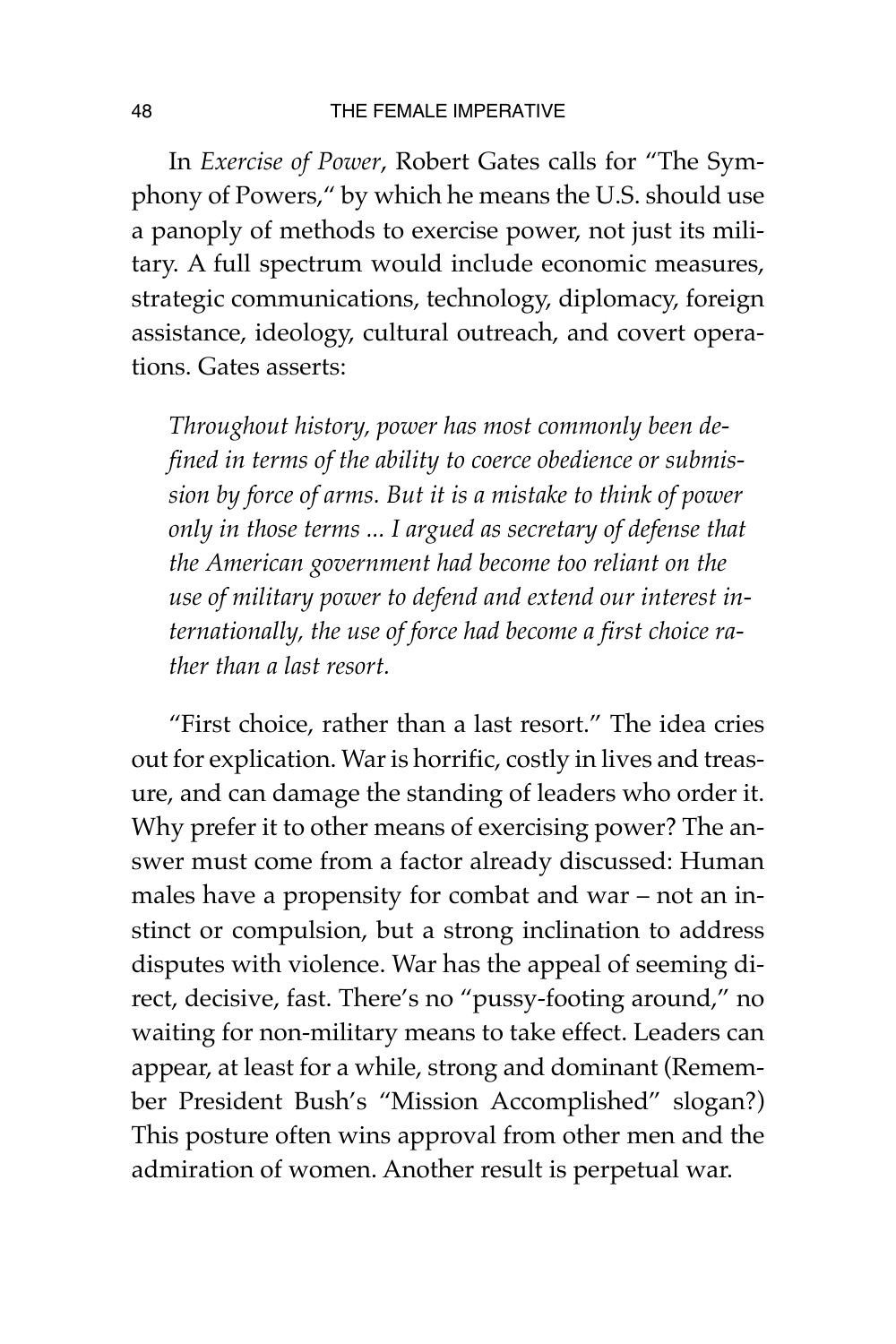Compounding the problem, some nations have a history of using false evidence to justify war. One example: According to an article published by the U.S. State Department's Office of the Historian, the U.S. government in the early nineteen-sixties opposed an election in South Vietnam that some male officials thought would unite the country under communist rule. This policy led to sending U.S. warships to the Gulf of Tonkin, off the coast of North Vietnam. On August 2, 1964, North Vietnamese patrol boats fired (ineffectually) on an American warship in the Gulf of Tonkin. The United States then claimed that a "second attack" occurred when North Vietnamese boats allegedly fired torpedoes at an American destroyer on August 4, 1964. President Johnson immediately asked Congress for war powers and escalated operations against North Vietnam.

That decision could be seen as timely, decisive action against a dangerous enemy. But an article on history.net by a retired U.S. Navy captain states that the alleged second attack never happened: Navy Commander James Stockdale (later Ross Perot's running mate) was flying over the area when the alleged attacks were supposed to have occurred. He said, "Our destroyers were just shooting at phantom targets ... There were no [North Vietnamese] boats there." The captain of one of the U.S. destroyers attributed the initial reports from his crew to "over-eager sonar operators." This view of the incident was later supported by the former Defense Secretary, Robert McNamara, the National Security Agency, and the Pentagon Papers.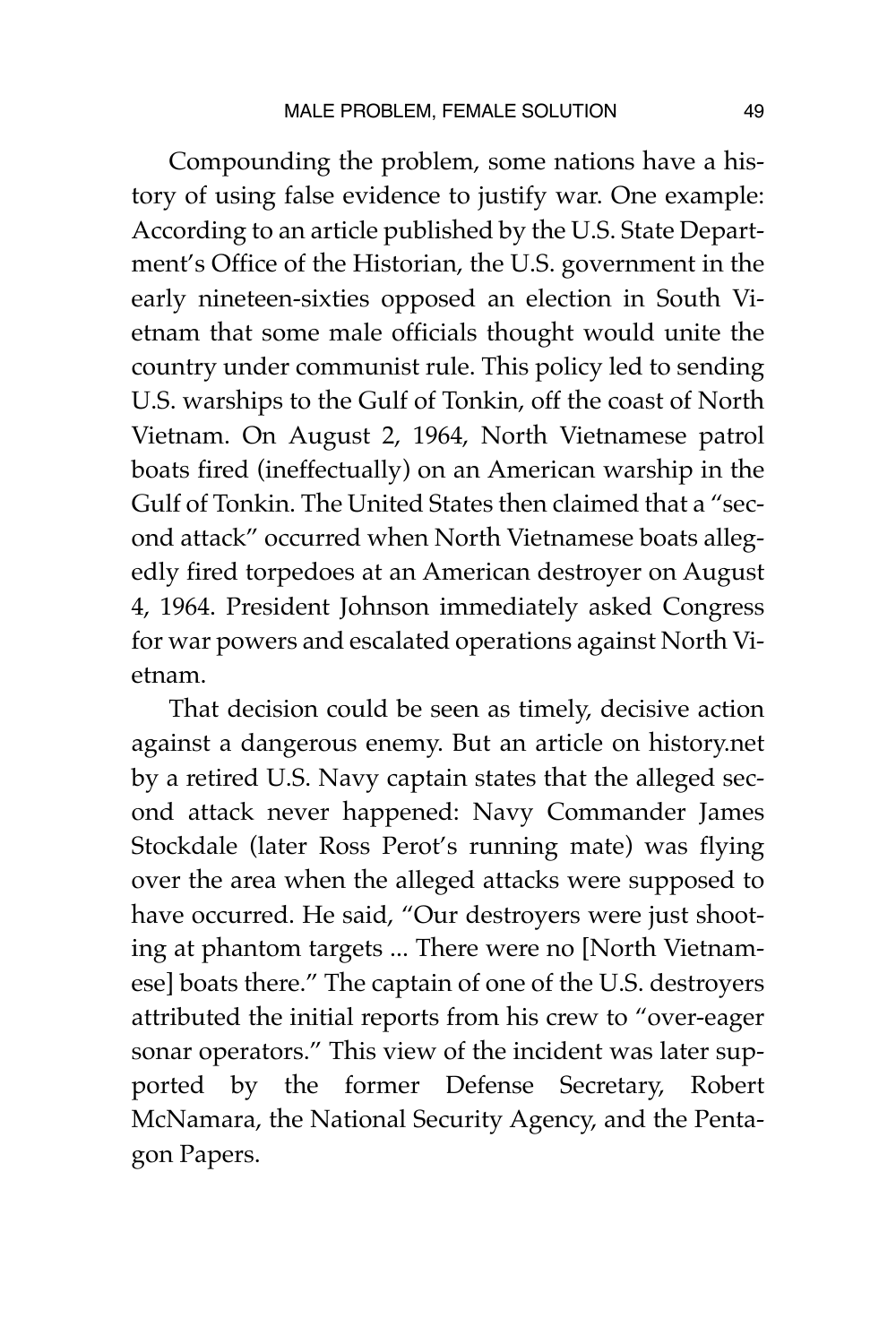The United States may have had other reasons to regard North Vietnam as an enemy, but if the federal administration had taken more time to analyze and debate the total situation, it may have thought better of launching a war that eventually cost more than 58,000 American lives and a million other lives, not to mention \$1 trillion in today's dollars, according to thebalance.com. Instead of thorough investigation and appraisal, we had the age-old male reaction: A man with authority must not appear hesitant. He must not appear timid. He must, at any cost, "act like a man." That command, impelled by biological inheritance and a male-dominated society, often results in radically different actions from those prompted by an effort to act like a responsible adult.

The U.S. invasion of Iraq in 2003 was also predicated on false evidence. As reported by UN inspector Hans Blix before the invasion, there were no weapons of mass destruction – a conclusion reached after 700 inspections. In addition, it is well-established that there never were any "yellow cakes" from Niger and no "aluminum tubes" suitable for use in centrifuges. Apparently, these facts were either ignored, or not adequately investigated, before making the decision to invade. Yet men in the United States launched a war that has lasted more than 17 years, claimed roughly 300,000 lives, and cost trillions of dollars, according to watson.brown.edu.

#### **Women better suited to avoid war**

Would a female President have decided not to invade? Would a much larger group of female Congress members have asked more questions and debated the issues more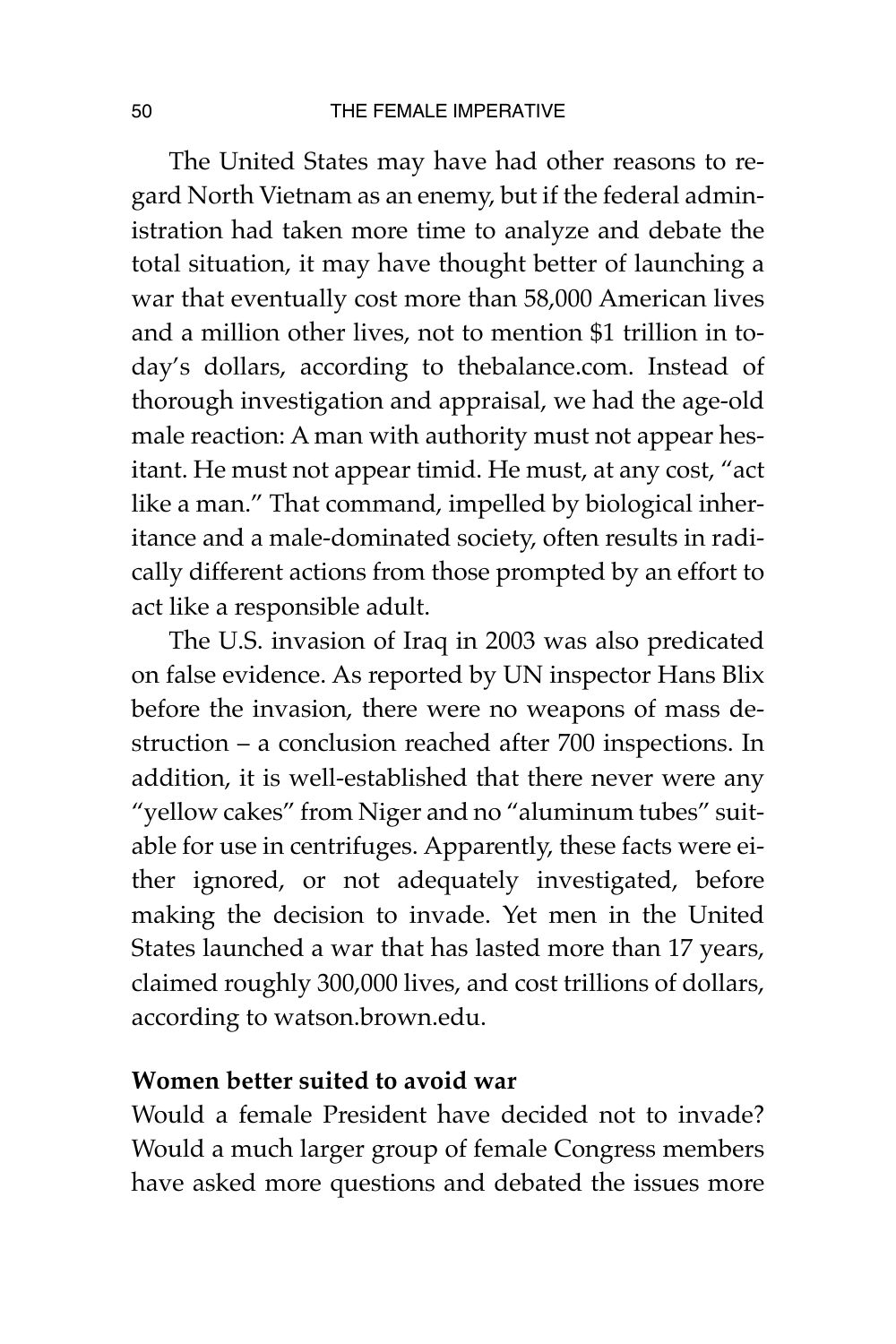thoroughly? One way to answer such questions is to understand why women are better suited to avoid war than men. There are at least six reasons:

## *1. Males oriented to combat*

As described earlier, human males obtained food by hunting and killing large animals with crude weapons for nearly 300,000 years. This activity required a hormonal balance favoring violent aggression, as well as physical abilities that enabled tracking, running, and lethal spearing. Given the high survival value of the necessary genes, it's likely they were conserved by natural selection: Generation after generation, the most successful food providers probably fathered more children than did less successful hunters, so their genes have lived on.

In *The Most Dangerous Animal,* author and philosopher David L. Smith points out one effect of the male inheritance by quoting Sigmund Freud: "Men are not gentle, friendly creatures wishing for love, who simply defend themselves if they are attacked, but that a powerful measure of desire for aggression has to be reckoned as part of their instinctual endowment."

# *2. Females oriented to peace*

In contrast, ancestral human females probably spent much of their adult life pregnant, nursing, or otherwise taking care of children, so their main activities would have been nurturing and gathering edible plants and fruit. These abilities would have been genetically conserved, because women who were good at nurturing and gathering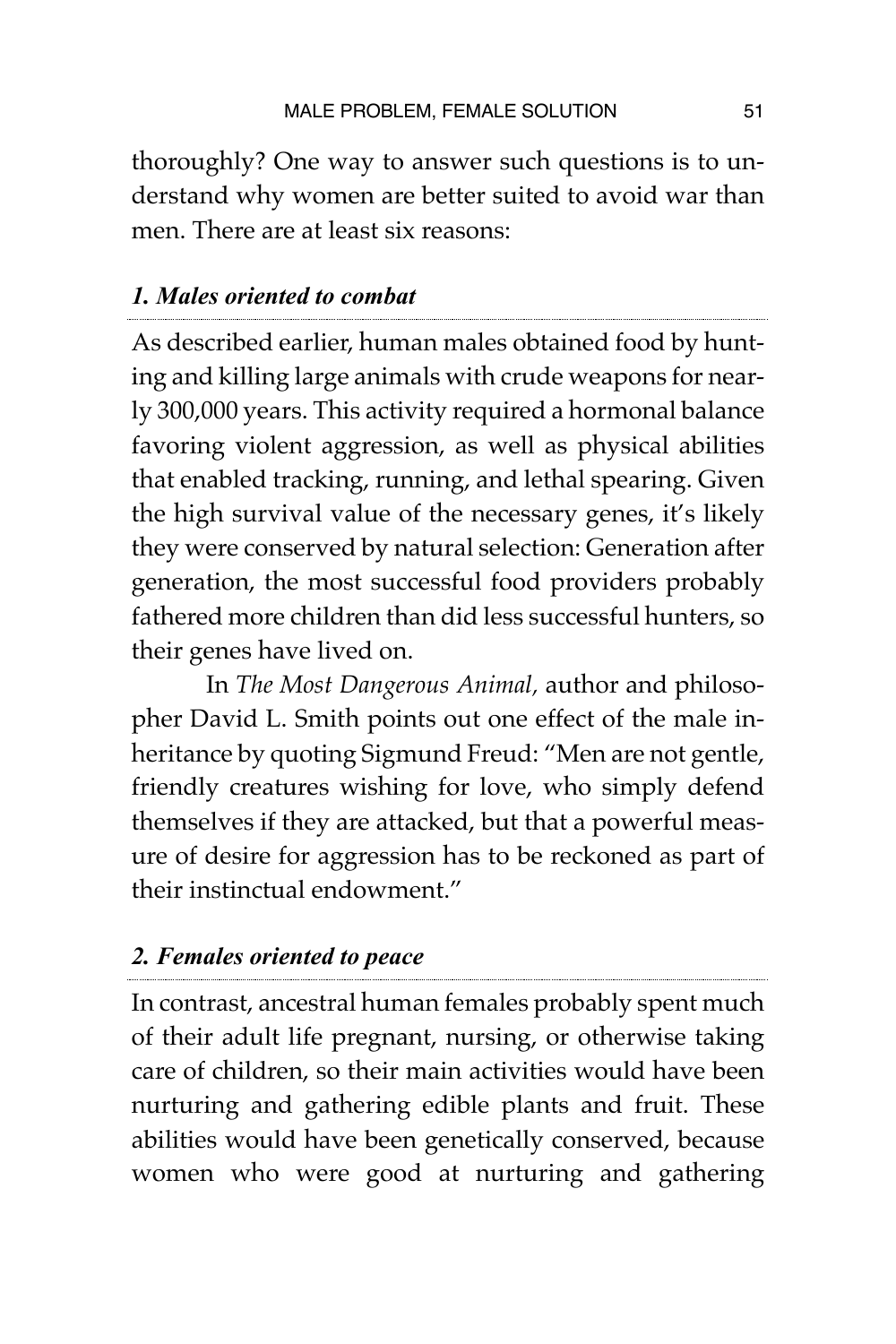probably had more children who survived to sexual maturity than those who were not.

As mentioned earlier, women had to be assertive to get a fair share of food and comfortable living space, but they could not do it physically; the men were bigger, stronger, and more violent. So women had to achieve their goals by debate and negotiation – useful abilities when strategizing how to avoid a war.

# *3. A peace-oriented female brain*

Given the substantial difference in the ancestral lifestyle of men and women – and the probable effect of natural selection – it would be reasonable to expect the female brain to be different from the male brain. Yet for many years, it was thought that any differences were minor and unimportant. In a 2017 article in *Stanford Medicine*, Bruce Goldman reports that view has changed:

*But over the past 15 years or so, there's been a sea change as new technologies have generated a growing pile of evidence that there are inherent differences in how men's and women's brains are wired and how they work.*

Many studies support this finding as a key characteristic of men and women: A 2020 article on Columbia.edu states, "The parts [of the brain] that women used to perform their responsibilities increased in size while the parts that the men used for their activities (such as hunting) became larger compared to the female counterparts." Also, a 2014 article by Uphadhayya and Guragain in the *Journal of Clinical & Diagnostic Research* states, *"*Male and female brains show anatomical, functional and biochemical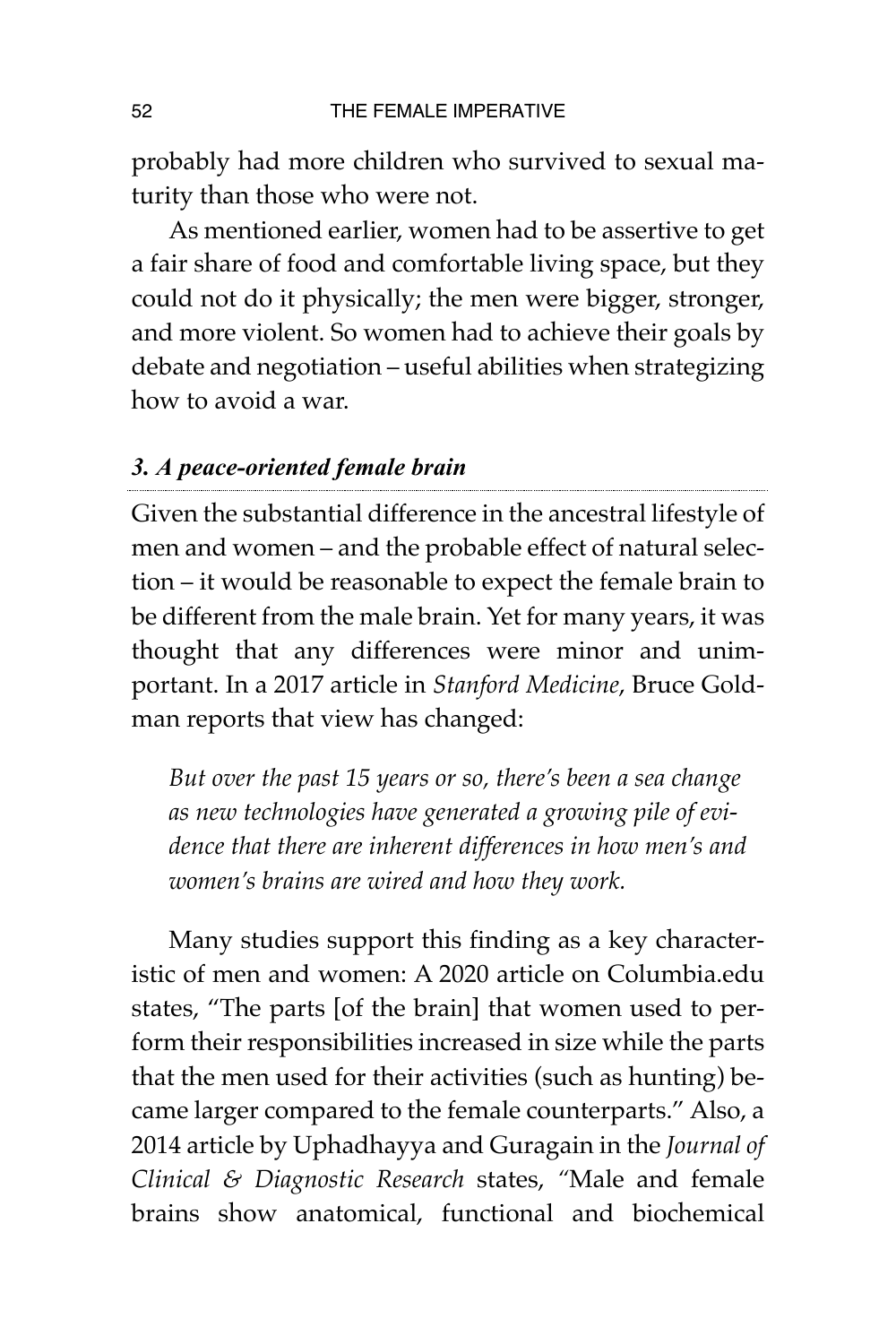differences throughout life." Women, for example, have a larger brain area devoted to verbal communication and interpreting non-verbal cues, abilities obviously useful in raising children – or conducting effective diplomacy.

## *4. A peace-oriented hormonal balance*

The Stanford Medicine article mentioned above attributes brain differences to a difference in hormone balance:

*But why are men's and women's brains different? One big reason is that, for much of their lifetimes, women and men have different fuel additives running through their tanks: the sex-steroid hormones … Importantly, males developing normally in utero get hit with a big mid-gestation surge of testosterone, permanently shaping not only their body parts and proportions but also their brains.*

In a 2018 issue of *Endocrine Reviews*, David Handelsman and colleagues quantify the difference in hormonal balance. The authors report that the far higher levels of testosterone in men, versus those in women, can have a significant effect on their potential for peak athletic performance:

*From male puberty onward, the sex difference in athletic performance emerges as circulating testosterone concentrations rise as the testes produce 30 times more testosterone than before puberty, resulting in men having 15- to 20-fold greater circulating testosterone than children or women at any age.*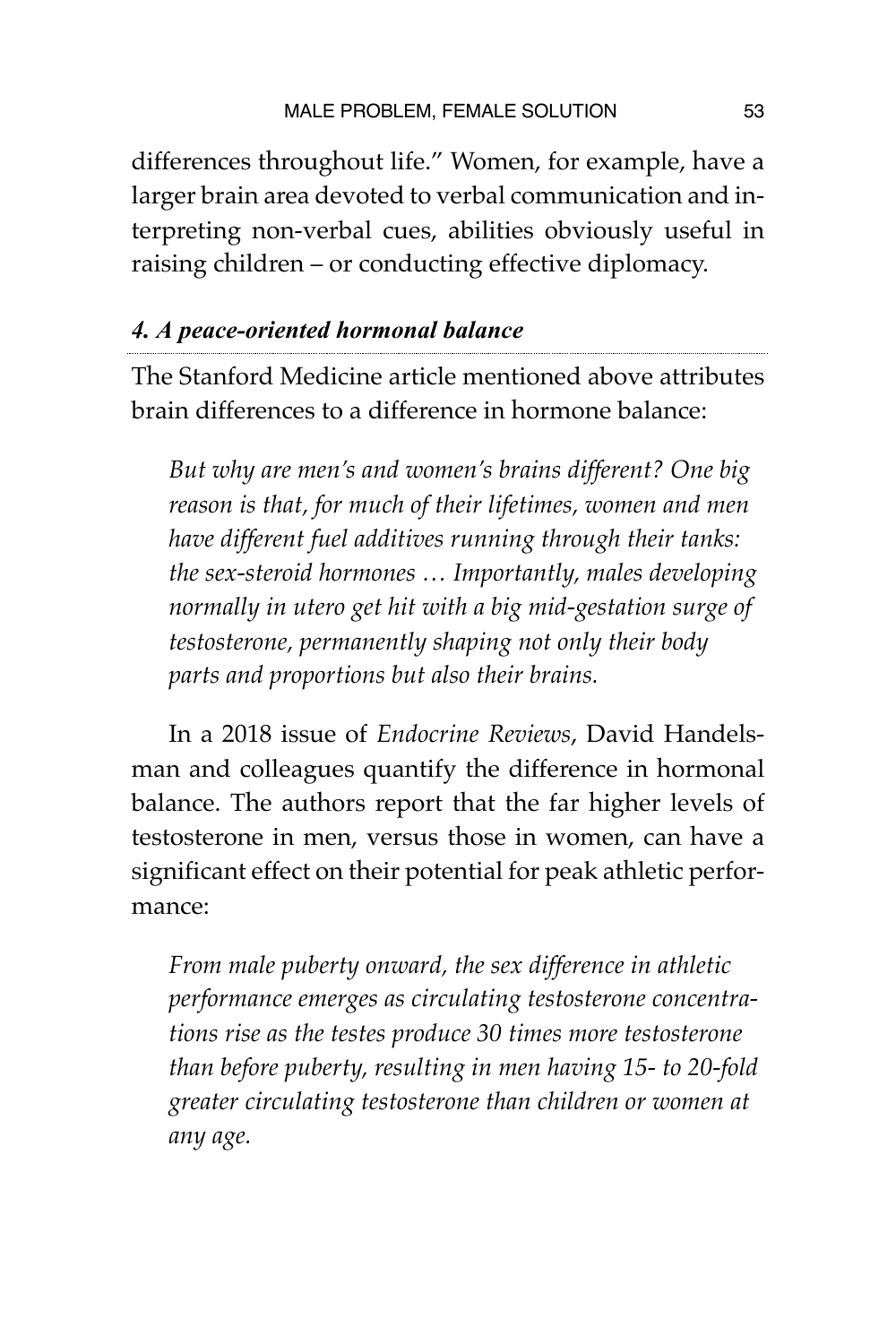This finding becomes even more significant when we remember that testosterone aggravates any tendency toward aggressive behavior that may already be present. With a far lower level of testosterone and other androgens, women are better equipped than men to have a dispassionate discussion about the prospect of going to war.

# *5. Peace-oriented type of aggression*

There's no doubt that women can be just as aggressive as men. But women tend to have their own way of showing it, as reported by Kaj Bjorkqvist, a professor of developmental psychology at a Finnish university. In a psychology journal article published in 2018, he states:

*Studies on gender differences in aggressive behavior are examined. In proportions of their total aggression scores, boys and girls are verbally about equally aggressive, while boys are more physically and girls more indirectly aggressive.* 

Lise Eliot, a Chicago Medical School professor, in a 2021 article in *Current Anthropology* reports a similar finding:

*Of the various behavioral differences between males and females, physical aggression is one of the largest. Regardless of gender, children's physical aggressiveness peaks between two and four years of age but then starts diverging, as girls learn more quickly than boys to suppress such overt behaviors. By puberty there is a sizable gender difference in physical aggression and violence.*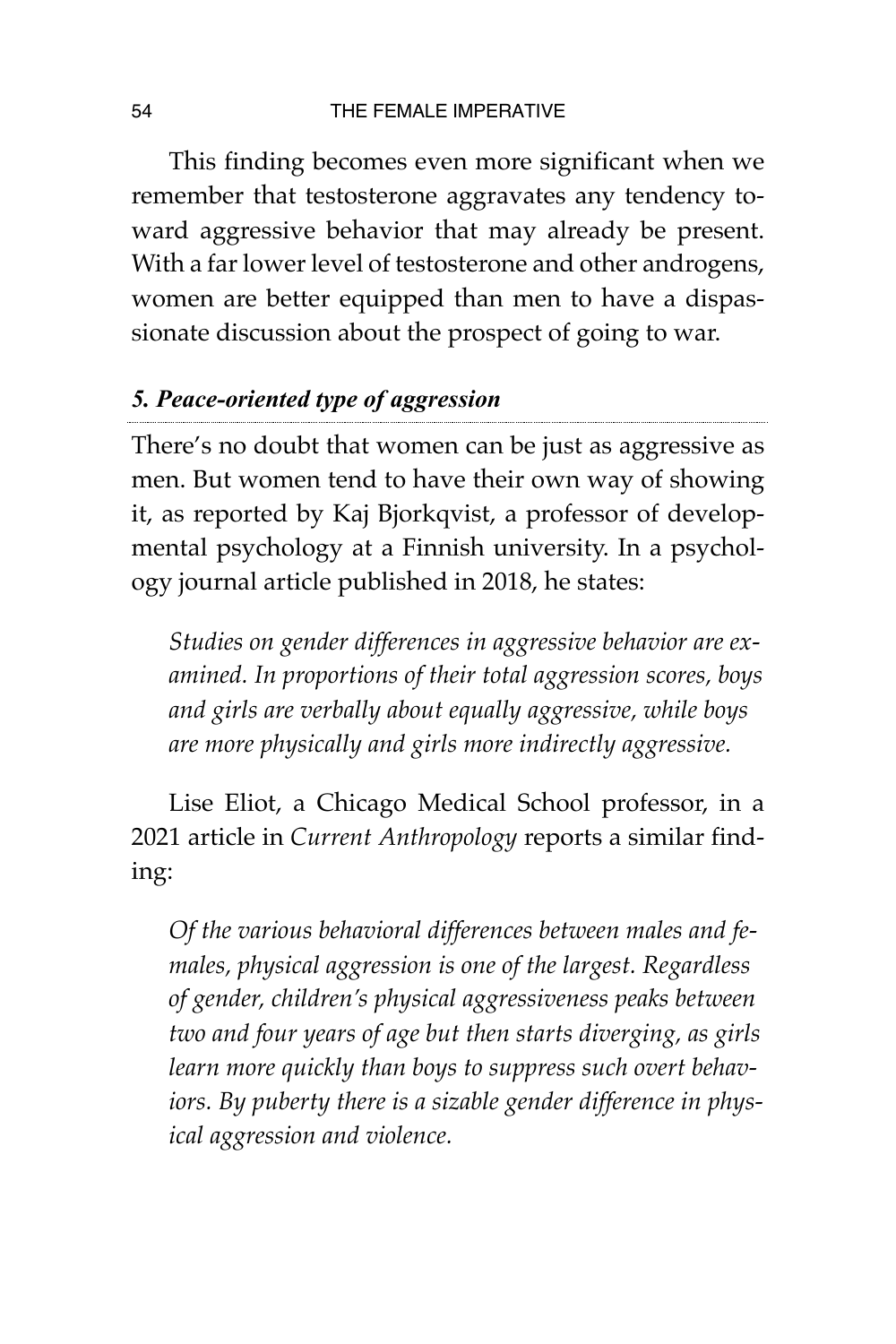Studies like these tell us that women are far from the docile, submissive creatures some men would like them to be. At the same time, they tend to avoid expressing anger and aggression in physical terms, like those implicit in waging war.

#### *6. Less violent criminal behavior*

We have just reviewed some of the reasons to expect that women will behave differently from men in dealing with disputes. But does that difference carry through to the strong emotions implicit in violent criminal behavior? Data on violent crime indicate a positive answer. Based on a 2007 study by the U.S. Department of Justice, the HowStuffWorks website tells us men committed 75.6 percent of violent crimes, while women committed only 20.1 percent. (The gender of the remaining 4.3 percent could not be determined.)

A study by the National Center for Biotechnology Information provides additional evidence. After analyzing FBI data on U.S. homicides between 1976 and 1987, the Center reports, "Although women comprise more than half the U.S. population, they committed only 14.7% of the homicides noted during the study interval." Comparing the percentages, U.S. men in the study murdered nearly six times more often than women. Worldwide, according to 2013 report by the United Nations office on Drugs and Crime, 96% of all homicide perpetrators were men. So even when feeling the need to commit a criminal act, women are far less violent than men, a trait that would help to avoid needless military action.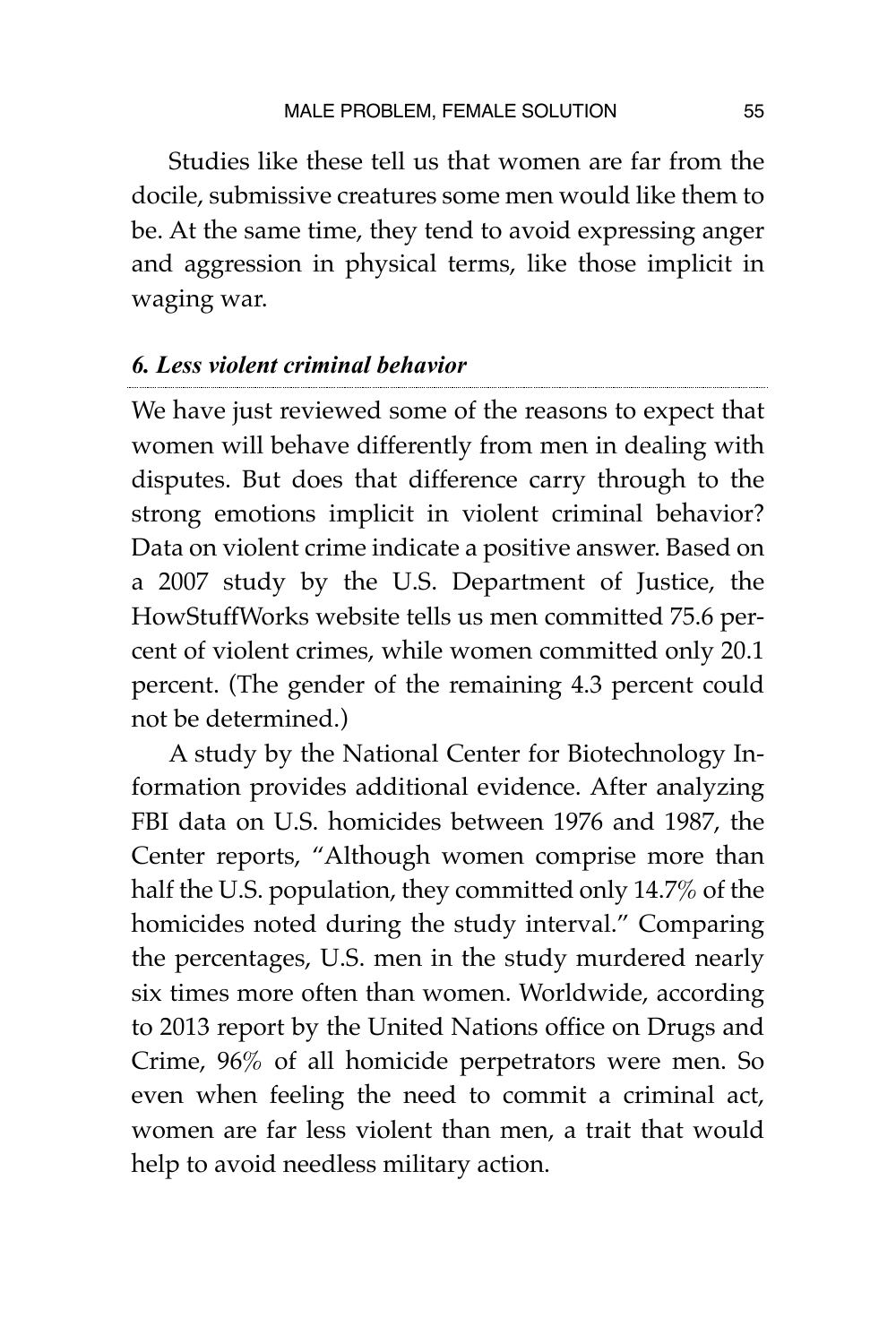The facts we've just reviewed show that women are substantially less violent than men and far more likely to debate and negotiate before resorting to military action. At the same time, history shows that women will go to war in certain situations. We are not talking about a day-andnight difference, but rather a difference that seems likely to lessen the chances of needless wars, such as the U.S. invasion of Iraq.

## **Better results in negotiation**

Women's tendency to debate and negotiate can have benefits beyond avoiding needless wars. Writing in aeon.org, science journalist Josie Glausiusz provides an example of women's superior negotiating skills in her report on findings of Mary Caprioli, a University of Minnesota professor:

*Caprioli's data show that, as the number of women in parliament increases by 5 per cent, a state is five times less likely to use violence when confronted with an international crisis (perhaps because women are more likely to use a 'collective or consensual approach' to conflict resolution) ... an analysis by the US non-profit Inclusive Security of 182 signed peace agreements between 1989 and 2011 found that an agreement is 35 per cent more likely to last at least 15 years if women are included as negotiators, mediators and signatories.*

This point brings us back to the national security policy of Robert Gates, as outlined earlier. He advises the U.S. (and other nations) to employ a broad array of methods before resorting to military action, which, he says, should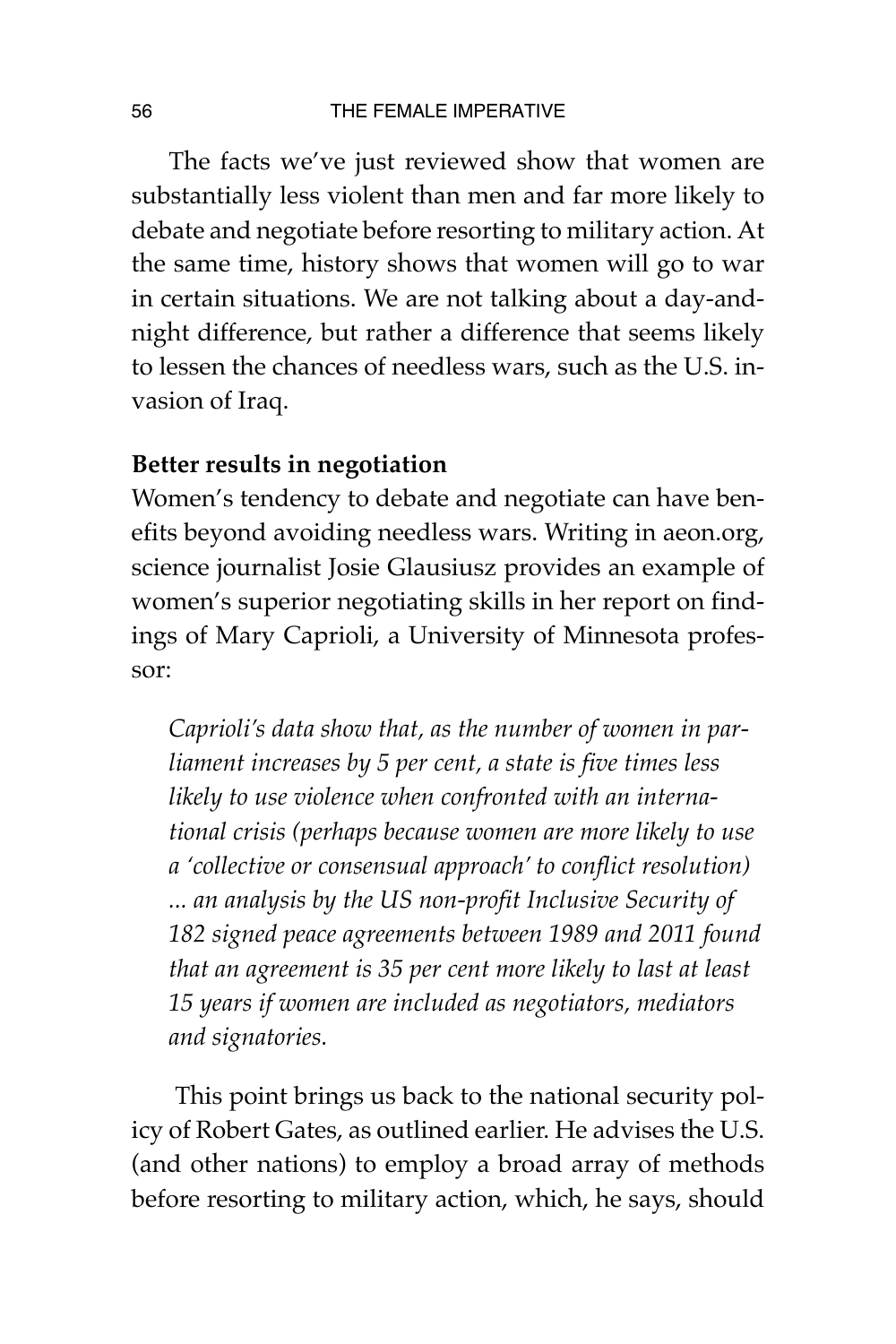be a "last resort." Based on the differences in how men and women tend to deal with disputes, women may be more inclined to follow Gates's advice than men – and that is likely to make the world a more peaceful place.

Returning to our origins, it was women who had the job of keeping vulnerable infants and children alive in dangerous environments. In addition, each human mother had that job for at least a decade for each child, because human children develop slowly. It follows that women had a strong interest in keeping their local environment peaceful. Yelling and aggressive body postures in the home area may have been tolerable; physical harm was not. It's no surprise, then, that natural selection favored females averse to violence. In contrast, men obtained food for their groups by frequent lethal violence.

Today, neither sex has a monopoly on constructive judgment. There may be times when a nation has to respond to attack with speed and military action. There are many other times when caution and non-violent methods are more productive. Japan in the nineteen-seventies, for example, found it could accomplish far more with cars and television sets than it could with bombs and bullets in the nineteen-forties. Economic and technological power can often be more useful than military power.

#### **A call for balance**

Men have been almost completely in charge of deciding to wage war for thousands of years, and the results have been catastrophic. It is time – past time – for women to have an equal voice in deciding when to resort to military action. Women have shown they can be effective military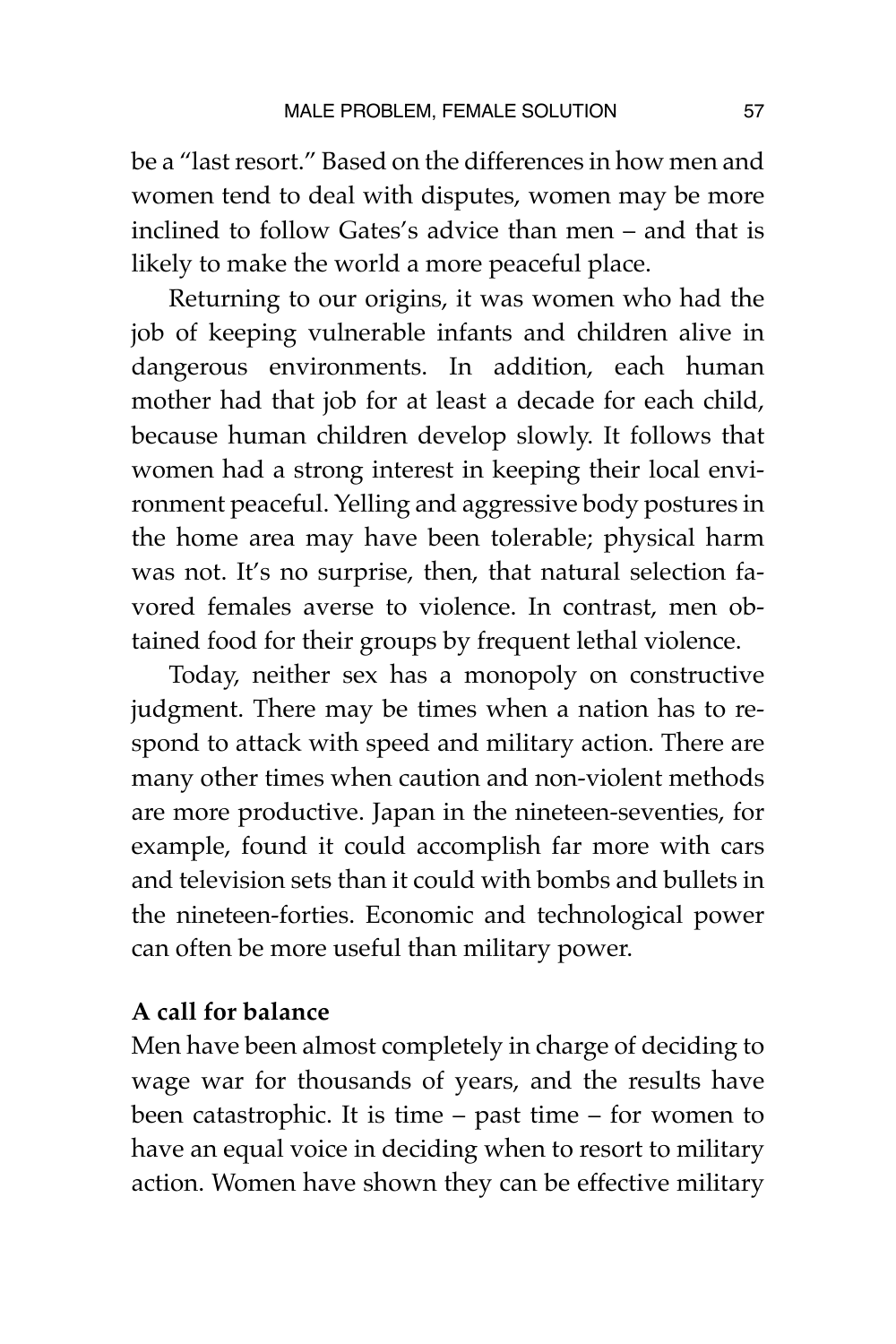officers in executing war policies; now it's time for women to play a key role in *creating* war policies.

Specifically, if there are 10 people sitting around a table deciding whether or not to go to war, at least five of them should be women.

There's another component. A woman's inclination to question and debate probably depends, to some extent, on the number of women in her organization. If only a small percentage of a governing body consists of women, those women (like other minorities) will likely feel peer pressure – pressure to act like men – as well as pressure from voters who believe that women with authority should somehow act like men. To get the full benefit that women can contribute to rational policy, a nation needs a high percentage of women at the federal level and many more in state legislatures and governorships nationwide. This is how we can change national attitudes about the appropriate role of women in national and state affairs. It may also be our best hope for more constructive defense, economic, environmental, and social policies.

#### **Objections**

At least two objections immediately arise: When women have been heads of state, some have not avoided war; Margaret Thatcher and Indira Gandhi come to mind. One answer to this objection is that women respond to situations. If a nation is attacked, it goes to war. It doesn't matter who is president or premier. Case in point: Israel's female premier presided over several wars. But Israel was fighting for its survival; it would have gone to war if the premier had been a goldfish, instead of Golda Meir.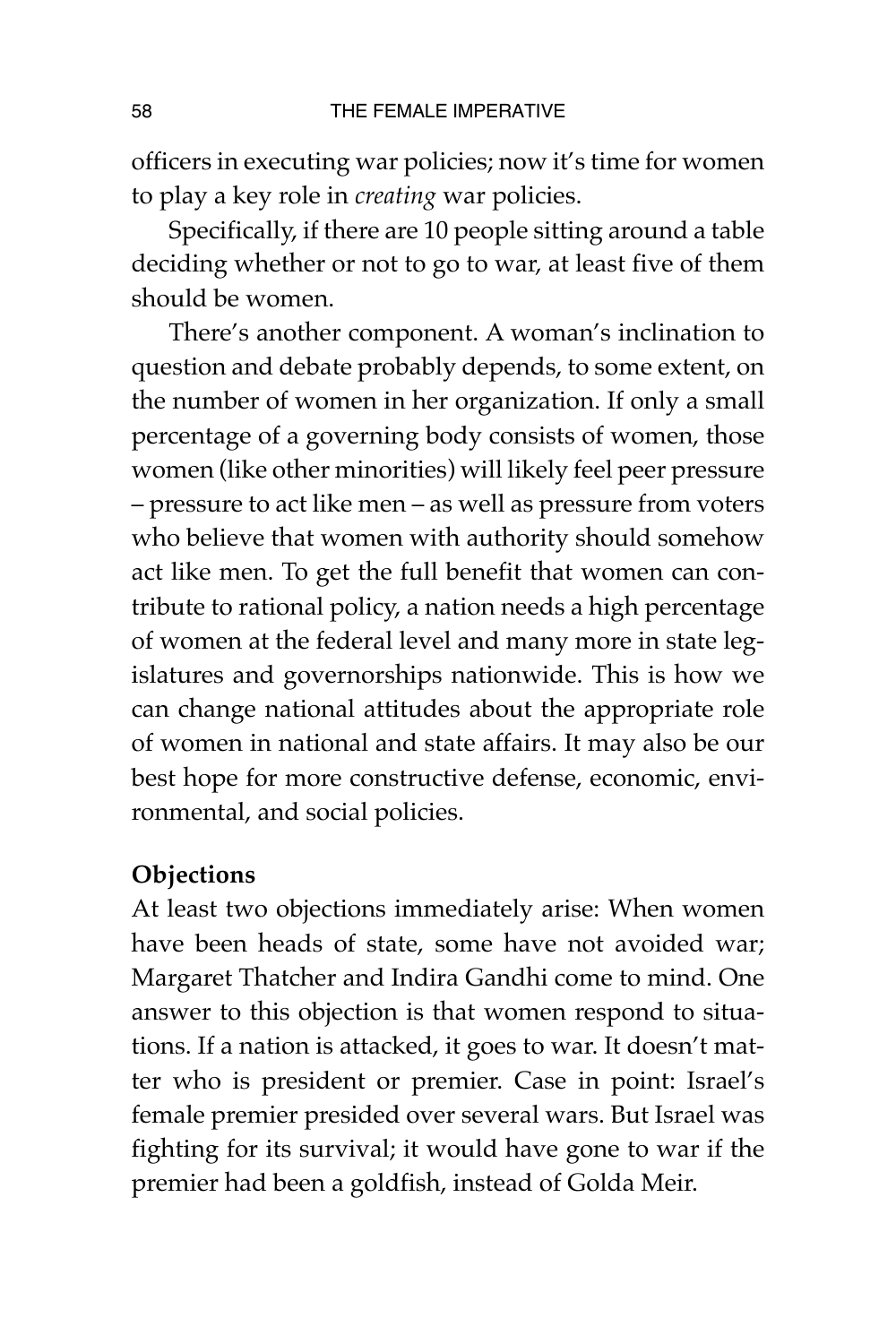Another objection is the reality is that many nations, especially those in the Mideast and some in the Far East, would never consider giving women a powerful voice in national affairs. We would then be faced with an asymmetrical situation: A potential adversary would be playing by different rules and might try to take advantage of a nation making a serious effort to avoid war. But history shows that when war is necessary, women leaders will indeed go to war. There is no evidence that female leaders, when pushed, will back down any more than men would in the same situation. That said, we have reviewed reasons to believe that women in power would help a country avoid, if not all wars, then some wars, which, for the United States and some other countries, would be a major change for the better.

#### **The gender bias of aggression**

Despite some progress, women are still hobbled by certain attitudes held by many men (and some women): One could be called the "Can't Win Catch:" When a woman asserts herself, she is often cast as unfeminine or "bitchy." If she acts deferentially, she is dismissed as a "lightweight" not fit for high office. To progress in any field, she often has to tip-toe between those two notions, a maneuver that men are free to avoid. It's no surprise that these attitudes also come into play in politics. An October, 2020, *New York Times* article states:

*Research has found that it is much harder for female candidates to be rated as 'likable' than men — and that they are disproportionately punished for traits voters accept in male politicians, including ambition and aggression. At the*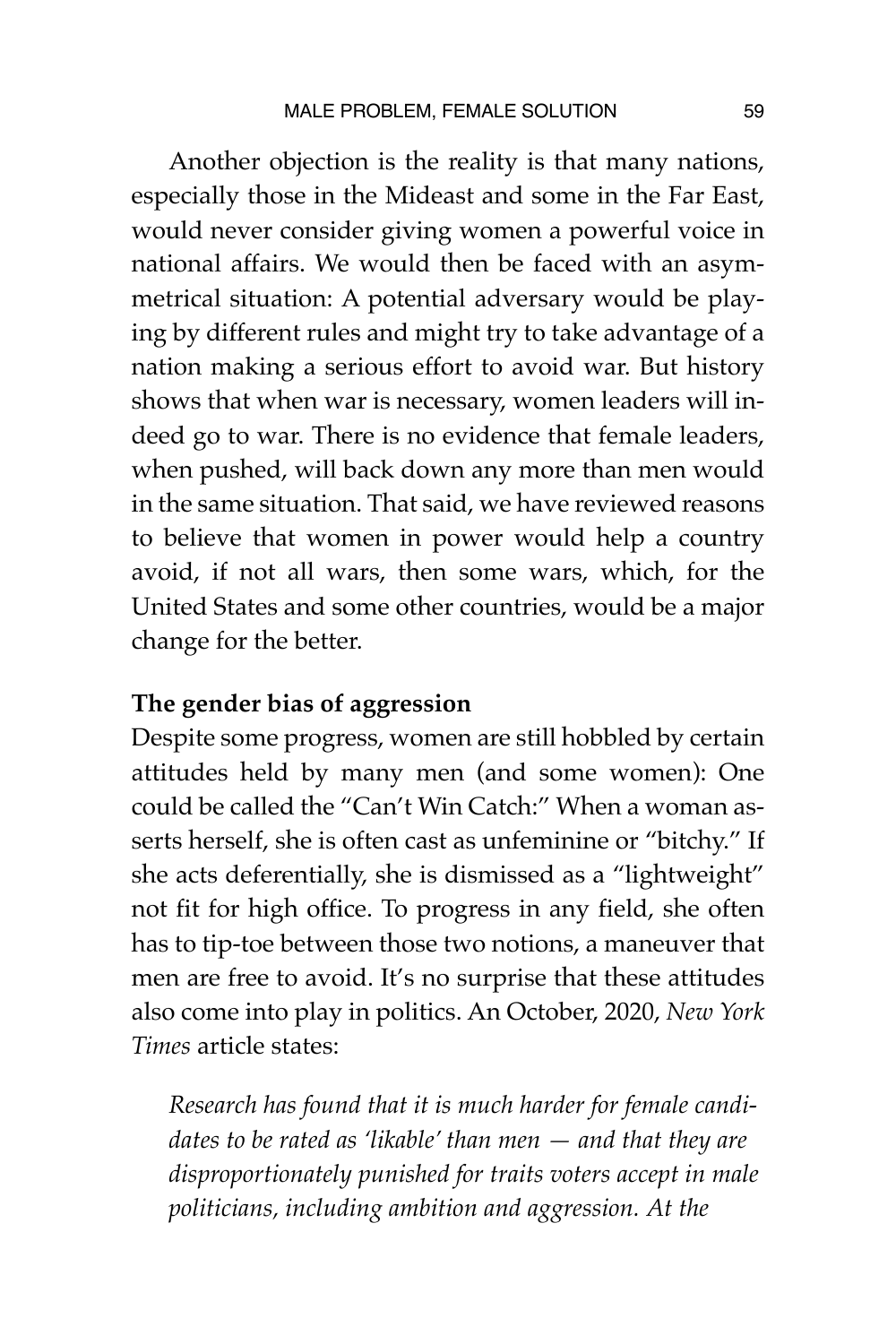#### 60 THE FEMALE IMPERATIVE

*same time, voters view their credentials more skeptically and question their toughness, a precarious situation that is so universal for women seeking leadership roles that it is known as the 'double bind.'*

Another destructive attitude goes something like this: "It's good to be aggressive. You need aggression to make tough decisions and get things done. Men are naturally more aggressive than women. So if you want something done, give the job to a man. Of course, some women can be good managers, but mostly when they act like men."

Most people in the West don't say that anymore. But many think it, and the fallacy is still operative. It helps to explain, for example, why a female legislator might feel compelled to vote for a war she doesn't believe in: In a male-dominated setting, she has to show she can "act like a man." But is the general premise about the efficacy of aggression valid? Does sheer aggressiveness add validity to a decision? If men are naturally more aggressive than women, does that mean they're necessarily better at running companies – or countries? Let's consider some possibilities:

What if male aggression now operates all too often as an atavism, a counter-productive relic of our distant past?

What if fundamentalist religions demand strict adherence to doctrine and dogma, not to please God, but to bolster male authority?

What if, in fact, excessive male aggression is a primary source of needless wars and destructive practices in government, business, science, and other fields?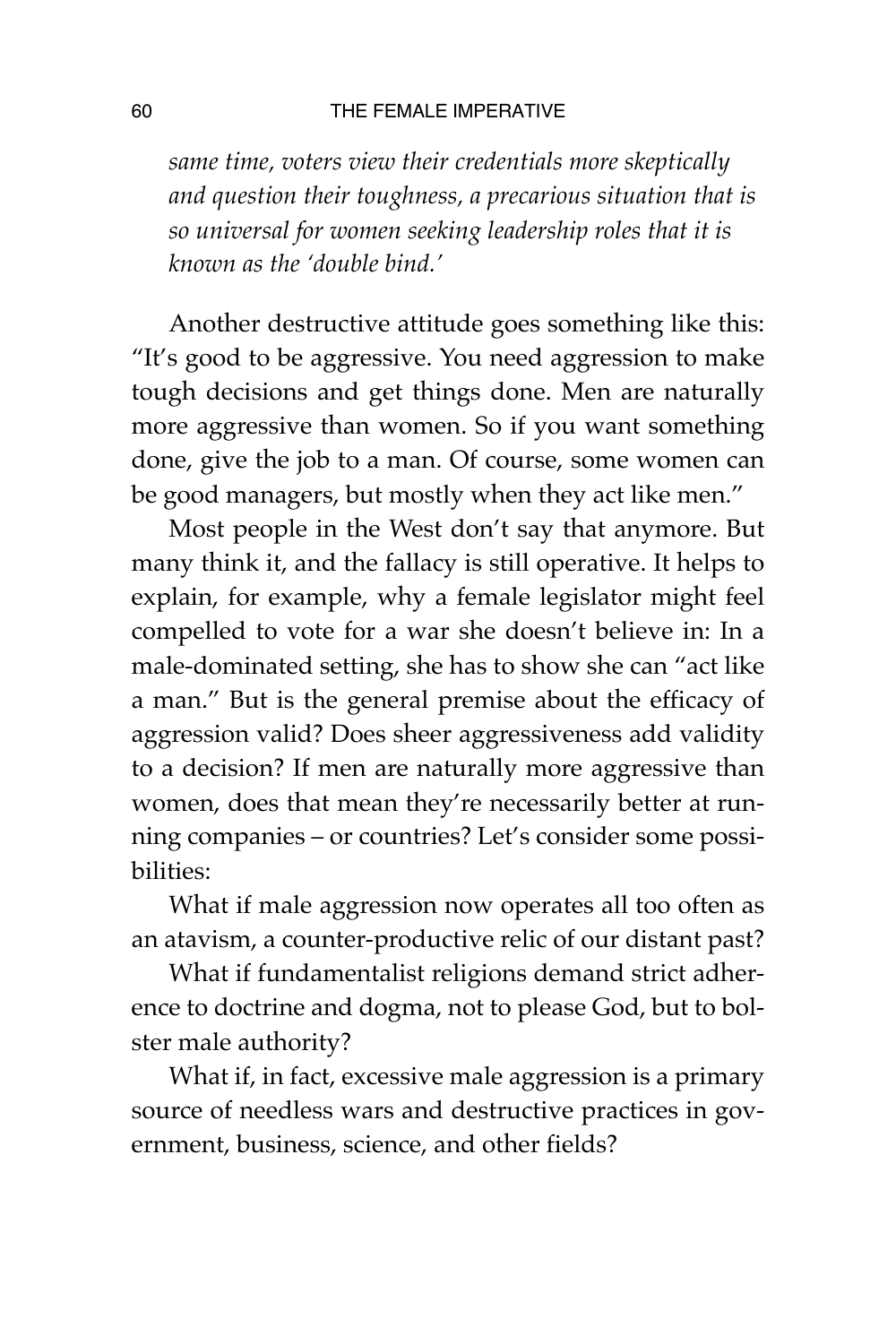These possibilities may indicate it's time for women to assume a far more prominent position in government and societies throughout the world.

# **Women in the lead**

The issue of whether women can lead has long been settled. In Western countries, for example, the most recent notable event may be the election of Kamala Harris as Vice-President of the United States. Several 2020 Presidential candidates were women, and a woman was America's popular-vote choice for President in 2016 by nearly three million votes. The U.S. had a woman (Janet Yellen) as the head of its Federal Reserve System, which has a major role in managing a \$20 trillion economy, and in 2021 Yellen became the U.S. Secretary of the Treasury. As of 2020, U.S. lawmakers included 25 female Senators and more than 100 female Congressional Representatives.

Elsewhere, women may play an even larger role in government. Germany, the most influential country in Europe, has been led by Angela Merkel (a former physicist) since 2005. A Council on Foreign Relations article shows that 21 countries had a female head of state in 2020.

#### **Female leaders: better at managing Covid-19**

An article by Amanda Taub in the April 24, 2020, *New York Times* reports that four countries with minimal death rates from Covid-19 (Finland, Germany, New Zealand, and Taiwan – are all governed by women. Each took a risk-averse approach to dealing with the coronavirus by establishing strict programs of testing and social distancing soon after the virus appeared. In contrast, governments taking a bold approach – the United States and the United Kingdom –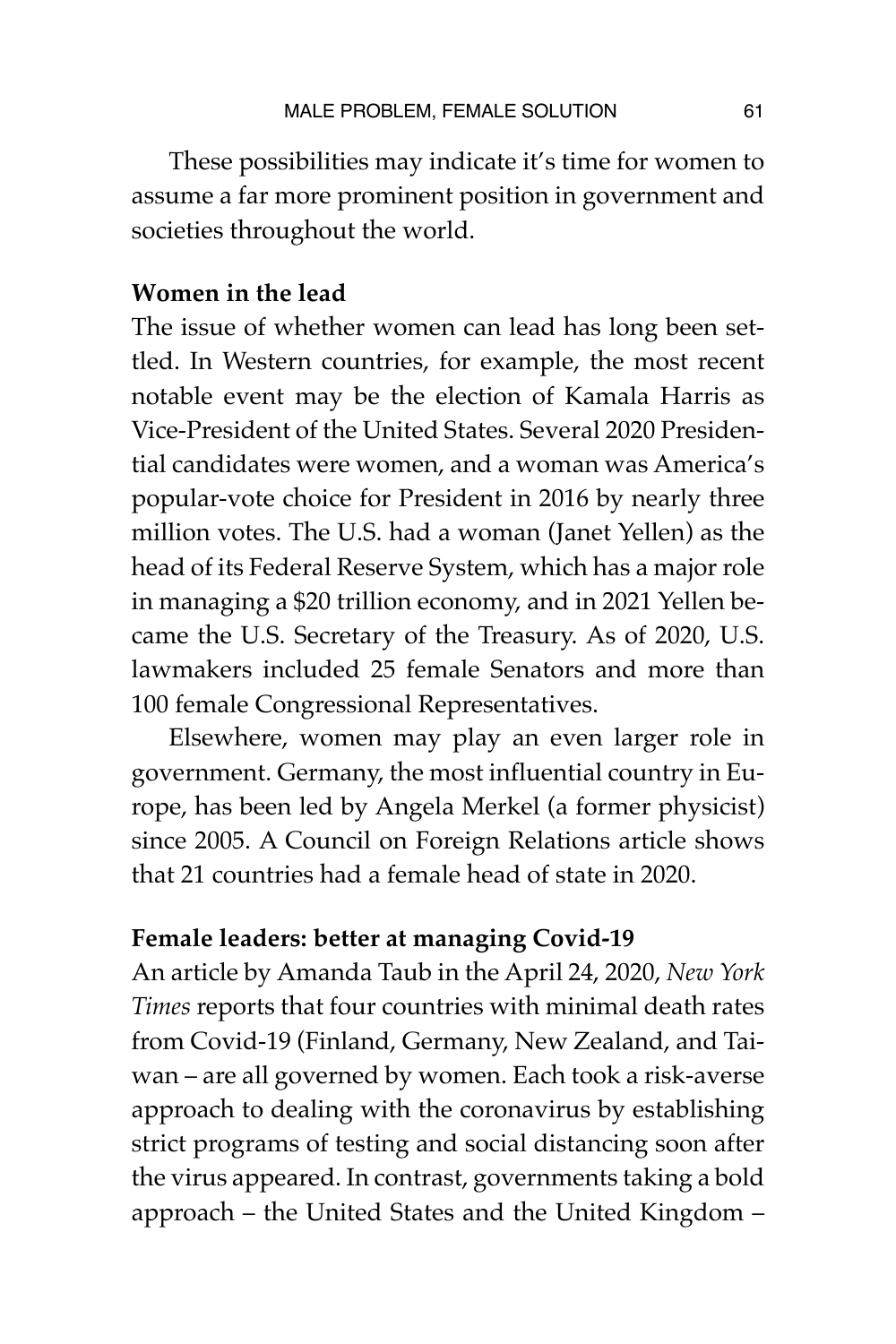were governed by notably aggressive males and had high death rates. Taub's article points out the potential merits of what some might call a female style of governing:

*That style of leadership may become increasingly valuable. As the consequences of climate change escalate, there will likely be more crises arising out of extreme weather and other natural disasters. Hurricanes and forest fires cannot be intimidated into surrender any more than the virus can.* 

Turning to business, we find that only about 40 Fortune 500 companies have female CEOs – not nearly enough, but the companies include heavy-weights like General Motors, IBM, PepsiCo, Lockheed Martin, Oracle, General Dynamics, and Citigroup. (A few examples may no longer be current.) This group of female CEOs indicates that gender is no bar to leading huge organizations and that greater representation in this area awaits only society's recognition of female capability. In addition, women manage tens of thousands of smaller companies and other kinds of organizations throughout the U.S. The National Association of Women Business Owners states that in 2017 more than 11.6 million firms were owned by women, employed nearly 9 million people, and generated \$1.7 trillion in sales.

#### **Women worldwide**

It's not necessary to cite women as heads of state or as Fortune 500 CEOs to see their capabilities in many fields. A website from UN Women (beijing20.unwomen.org) gives the world inspirational biographical sketches of more than 40 women of achievement in at least 34 countries. The